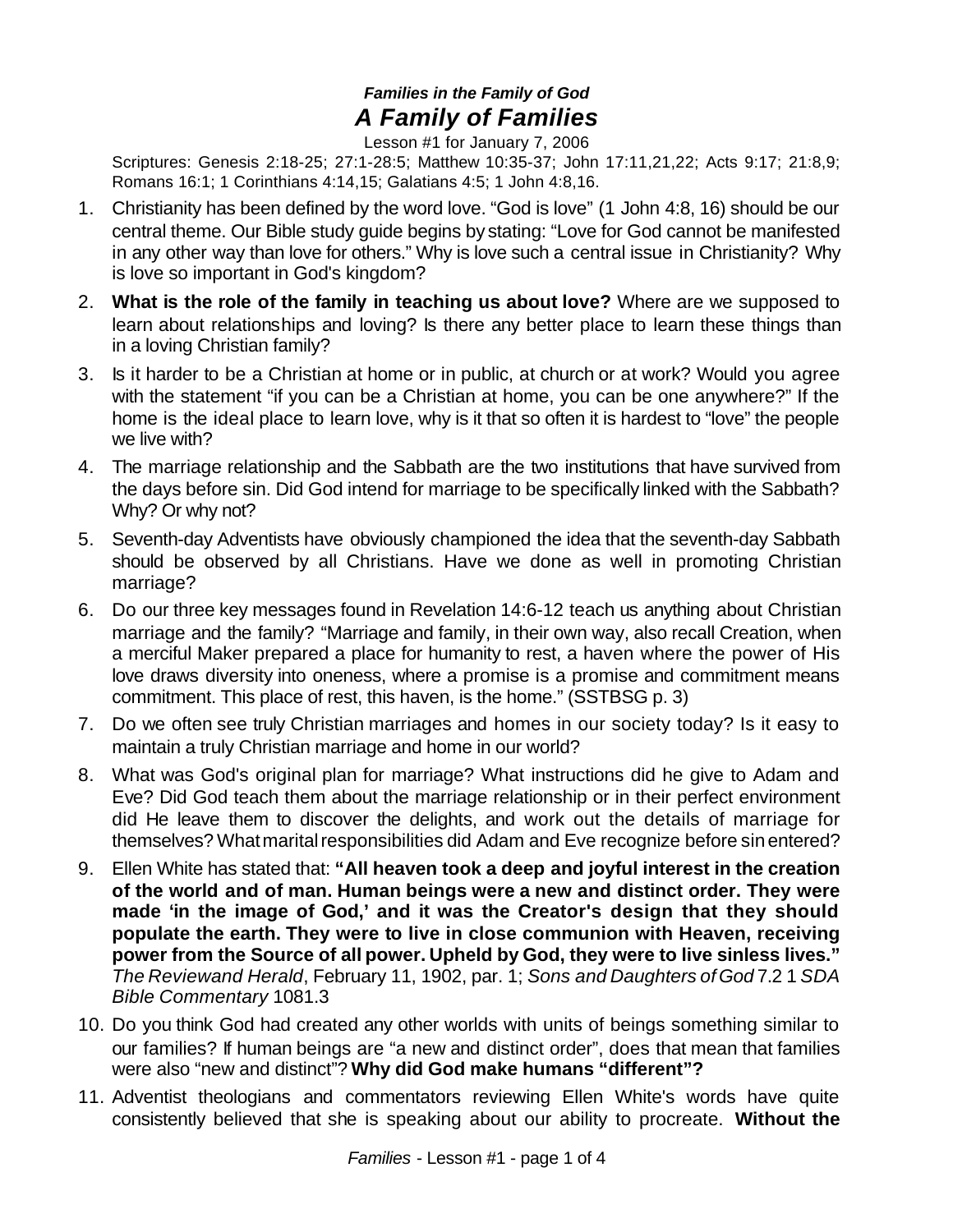## **ability to procreate would there be a need to have families?**

- 12. Do the angels have small groups like families in their midst?
- 13. Based on Genesis 1:27,28 AND 2:18-25 what would you say was God's main purpose for creating the family in the beginning? **Is the family primarily for reproduction? Or companionship?**
- 14. Review in your mind what Satan has done to the seventh-day Sabbath! How successful has Satan been at attacking Christian family and values? **Contrast the "ideal" for the Christian family with the "families" that you see in our world today. Where are the real differences?**
- 15. What did God mean when he said, <sup>26</sup> "and now we will make human beings; **they will be like us and resemble us**. They will have power over the fish, the birds, and all animals, domestic and wild, large and small." <sup>27</sup> So God created human beings, **making them to be like himself.** He created them male and female, blessed them, and said, 'Have many children, so that your descendants will live all over the earth and bring it under their control.'" (Genesis 1:27,28) Did Adam and Eve have any idea at the time what children were? Did God stop to explain it to them?
- 16. In our world today the more highly educated and affluent a couple is generally, the fewer and fewer children they are having. And many of these couples are having less than enough children to maintain their populations. **Many Western European nations and the same groups in North America are not producing enough children to replace themselves. Why do you think this is?**
- 17. Think back to your family when you were a child. What were the predominant characteristics of that family? For those of you who have grown to adulthood and have children yourselves, compare the home that you created for your children. Was it an improvement on your parents' home? In what ways?
- 18. When you think of your core family do you think first of all of companionship? When you think of the idea of a loving relationship does your core family come to mind?
- 19. If God wants us to be like Him, male and female, is it possible for us to be as close to each other as Father, Son and Holy Spirit are?
- 20. Even in Bible times there were different kinds of family structures. We think of the typical husband-and-wife family such as apparently was intended in Eden. Very soon after the fall polygamy entered and many Old Testament stories involve polygamy. Why do you think this is? What other types of family structures can you think of which are mentioned in the Bible? What about Ruth and Naomi? Paul, the apostle, or Jeremiah, the prophet, who never married? Hosea and Gomer? Mary, Martha and Lazarus? Lois, Eunice, and Timothy in Lystra? Could a "blended family" ever be a truly Christian family?
- 21. Many of the most famous conflicts in Scripture arose between family members! Cain and Abel, Jacob and Esau, Isaac and Ishmael, David and his sons, Jesus and His brothers, etc.. **Did God intend for us to develop sibling rivalry? Does that serve any useful function?**
- 22. Several types of family structures have been identified by experts:

**The institutional family**: the father functions as the patriarch and children are valued as people who can help to do work. This kind of family worked well in biblical times.

*The psychological family*: This type of family sets a high priority on personal achievement and happiness more than family obligations and tight community bonds.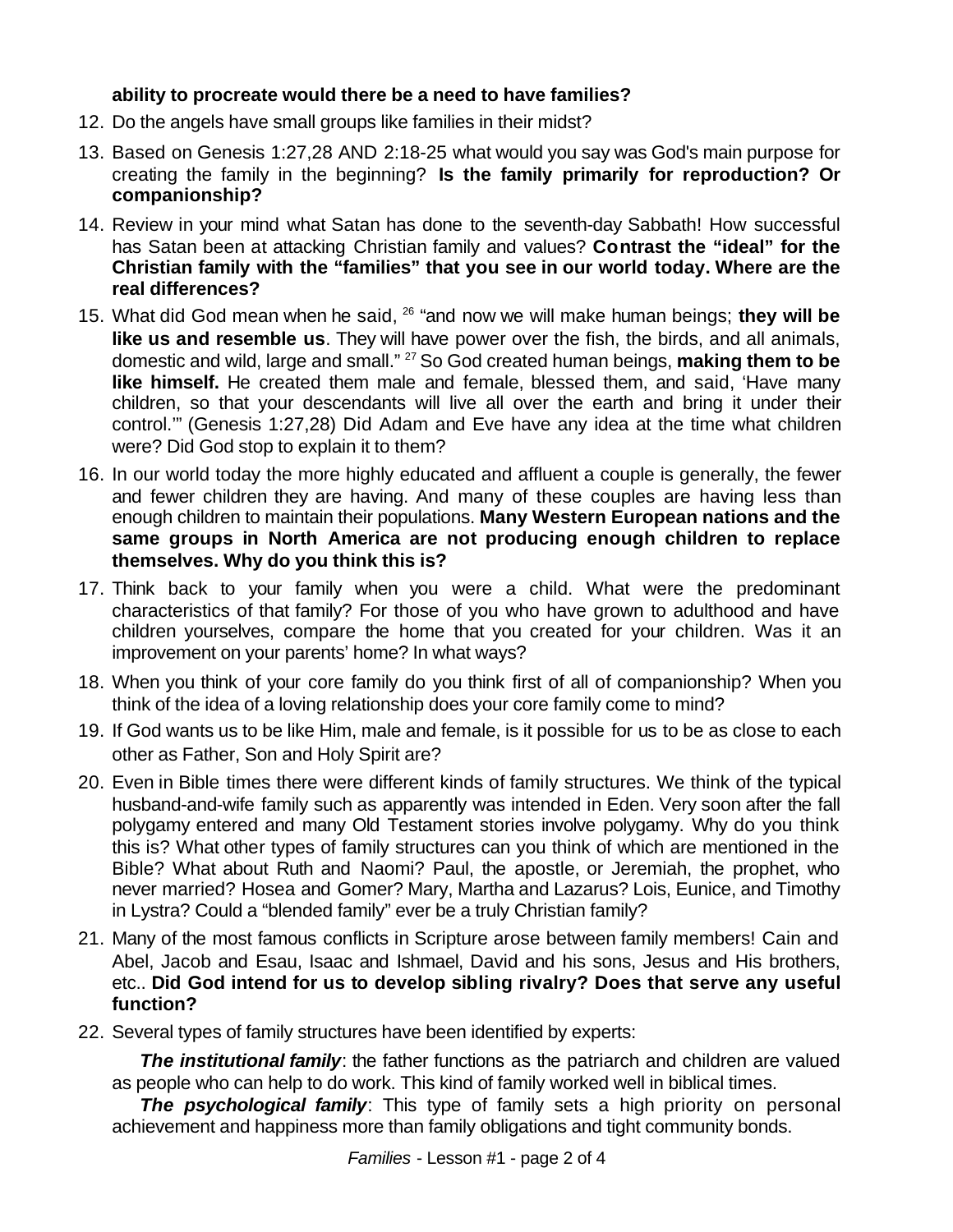*The pluralistic family*: people today would like us to believe that in addition to the traditional two-parent family there are other options such as the single-parent family, cohabitation, remarriage, and gay and lesbian families. These groups would like to emphasize flexibility in the family structure.

- 23. **What is God's attitude toward homosexuality?** What does the Bible say about homosexuality? See appendix.
- 24. How should our modern church deal with pluralistic families? Should we accept them as the norm for our society and move on?
- 25. How would you feel about living next door to a gay or lesbian couple? What if they chose to have or adopt a child? Would you be comfortable with that? Is there any evidence from Scripture for such things as same-sex marriages?
- 26. God's ideal seems to be to return to the Edenic pattern. One man and one woman living together in peace and harmony as *an intentional family*. Does a married couple need to have children in order for the family to be complete? Notice the pattern that the Bible suggests for the family: leave the parents; unite together; and become one flesh.
- 27. Can a single person be a family? Why? Or why not?
- 28. Paul wrote more than anyone else in Scripture about families. Yet during his active ministry he was not married. And what about Elijah, Anna, the prophetess, John the Baptist, Phillip's daughters, Jeremiah etc.. Some of these people were instructed to remain single! (Jeremiah 16:2; compare 1 Corinthians 7).
- 29. Why is it that we sometimes view single people as second-class Christians? Are there circumstances where some persons should remain single?
- 30. **Often Scripture uses family names and relationships to describe Christian relationships and principles. One of the most important ways God can teach us about why He does what He does is by giving us children to raise in the family setting!**
- 31. Was it God's intention that the family of God should include smaller family units of differing types?
- 32. Even Jesus had troubles at times getting along with his brothers! Why was this? Shouldn't Jesus have been able to get along with anybody? Do you think Mary and/or Joseph had any problems with Jesus when He was a teenager? Why? Or why not?

© 2005 Kenneth Hart M. D. *Permission is hereby granted for any non-commercial use of these materials. Free distribution is encouraged. It is our goal to see them spread as widely and freely as possible. If you would like to use them for your class or even make copies of portions ofthem, feelfree to do so. We always enjoy hearing about how you might be using the materials and we might even want to share good ideas with others, so let us know.* 

*Last modified: January 1, 2006 C:\My Documents\WP\SSTG-Hart\Families\SS-Families#1-2006-01-07.wpd*